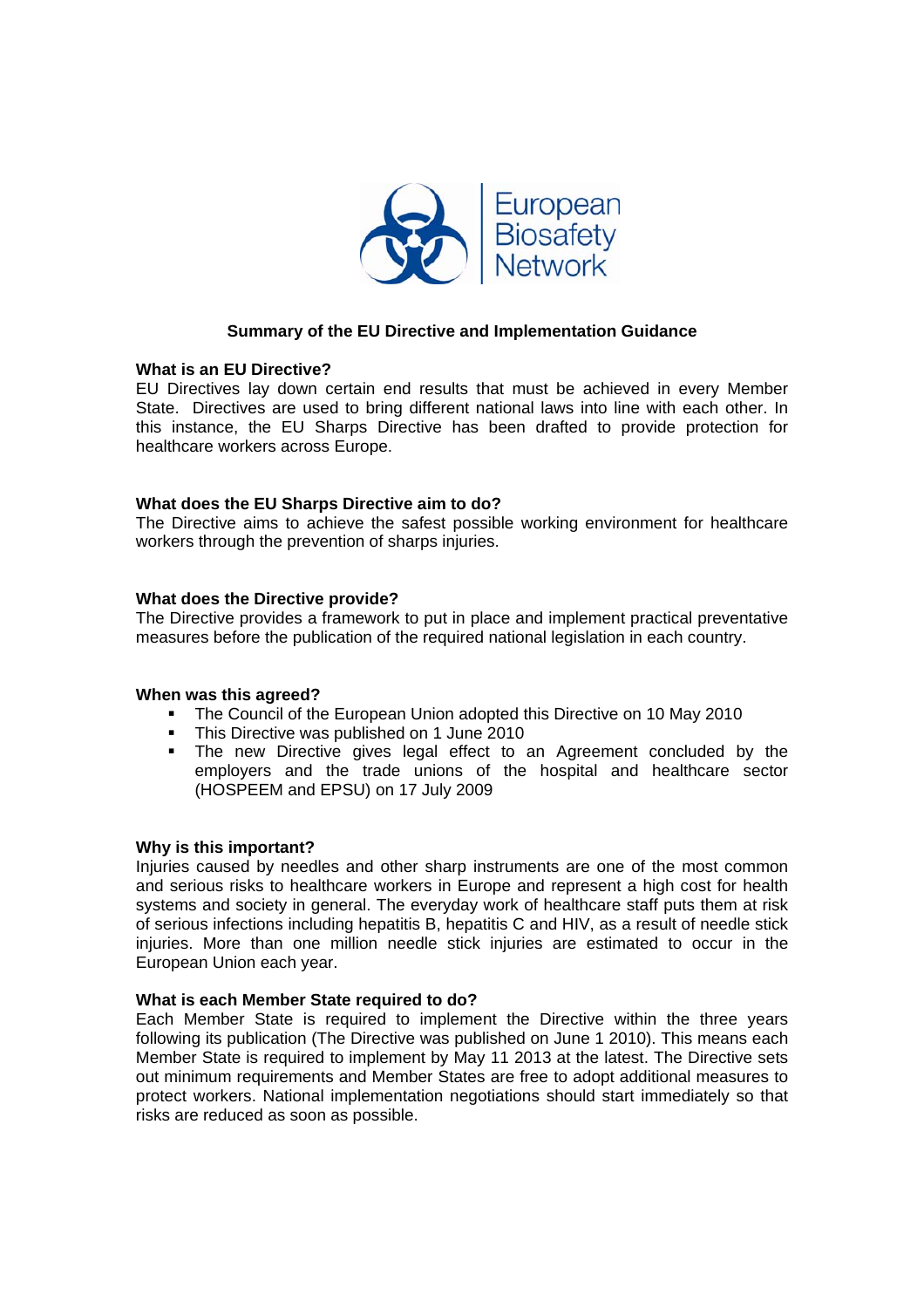## **What is the scope of the Directive? Who does it include?**

The Directive applies to all workers in the hospital and healthcare sector, and all who are under the managerial authority and supervision of the employers, including trainees and apprentices (full-time, part-time or temporary contract). Sub-contracted or agency staff also fall within the scope of the agreement. Employers should deploy efforts to ensure that subcontractors follow the provisions laid down in this agreement.

# **What approach does the Directive require?**

The Directive lays out an integrated approach. Establishing policies in risk assessment, risk prevention, training, information, awareness raising and monitoring, and for response and follow up procedures.

Independent studies show that an integrated approach is key, showing that a combination of training, safer working practices and the use of safety engineered devices can prevent the majority of needlestick injuries.

# **What must employers do?**

The Directive states that employers must comply with the hierarchy of controls. Where the results of the risk assessment reveal a potential risk of injury or exposure to blood or other potentially infectious material, this must be controlled by:

- Elimination eliminating the unnecessary use of sharps by changes in practice and on the basis of the results of the risk assessment,
- Safe Procedures specifying and implementing safe procedures for using and disposing of sharp medical instruments and contaminated waste. The practice of recapping shall be banned with immediate effect;
- **Engineering Controls providing safety engineered devices;**
- Protective Equipment the use of Personal Protective Equipment (gloves, masks, gowns, etc).

The Directive states that where a risk cannot be eliminated the employer must take appropriate measures to minimise the risk.

## **Where are the risks?**

The highest risk procedures include blood collection, IV cannulation and percutaneously placed syringes. Small amounts of blood can result in potentially life threatening infection. Hollow-bore needles contain more blood and therefore carry more risk than solid needles.

The incidence of hepatitis B virus (HBV), hepatitis C virus (HCV) and human immunodeficiency virus (HIV) is significantly higher in the hospital population than in the general population. Additionally, patients will be treated before it is known that they are carrying a serious blood-borne infection, so it is not feasible to reliably segregate patients on the basis of risk and universal sharps injuries prevention measures are therefore, appropriate.

## **What are appropriate measures?**

Appropriate measures include the provision by employers of safer needle devices and sharps containers to their workforce. This must be provided in combination with training and safer working practices.